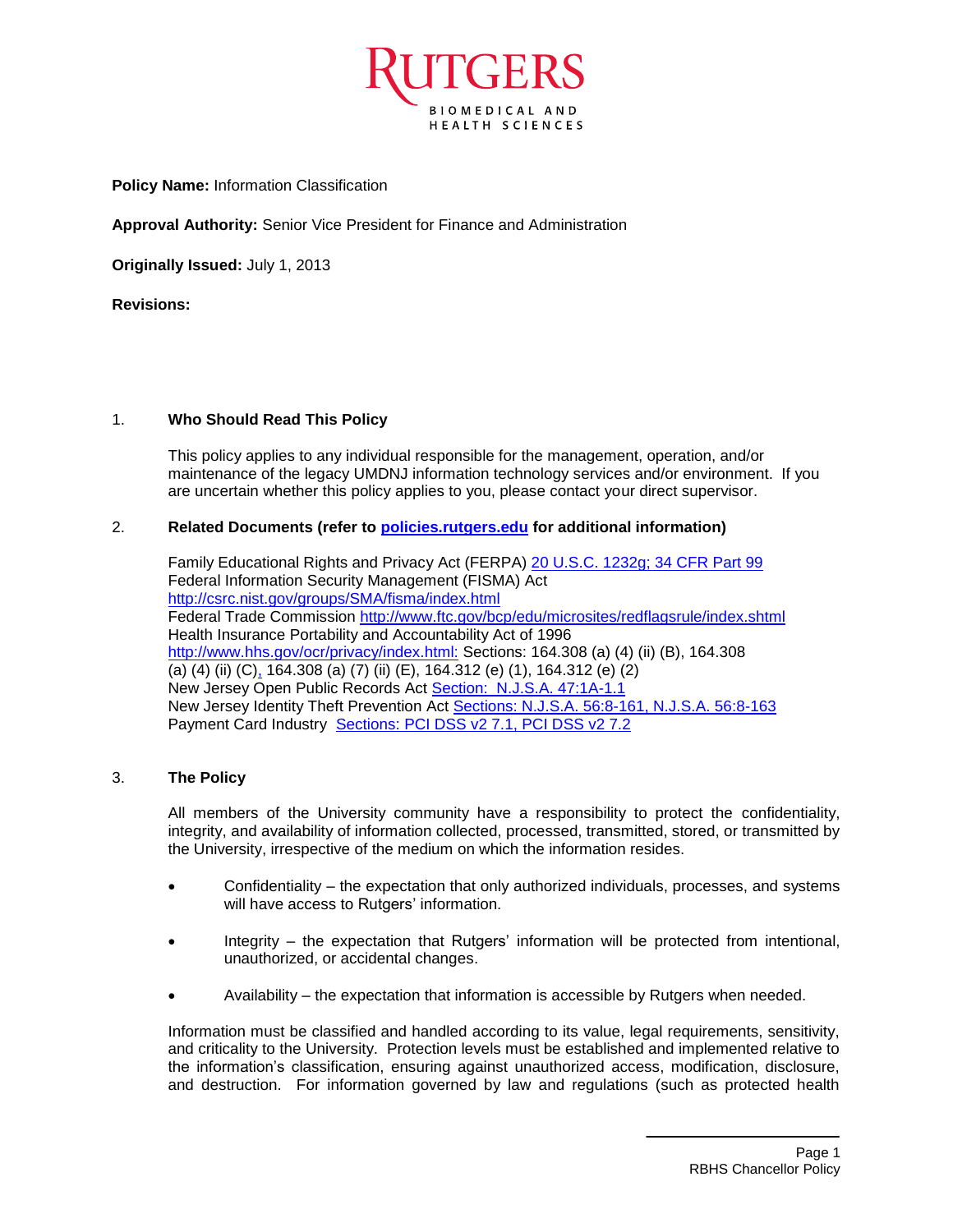information, student records, and personally identifiable information), the protection levels must satisfy the data security and data privacy requirements.

- I. Requirements:
	- A. President/CEOs, Vice Presidents and Deans must:
		- 1. Ensure that each business unit in their respective areas of oversight appropriately identify and classify information generated by the business unit.
		- 2. Ensure that each member of their business units receives periodic training and awareness about how to handle sensitive information.
		- 3. Assign business unit managers, senior managers, or designees the role of Information Owner for their respective areas.
		- 4. Ensure that their Information Owners maintain an inventory of their information assets, including applications.
		- 5. Annually perform a risk assessment of their applications.
		- 6. Annually report their aggregate inventory of information assets to OIT.
	- B. Information Owners must:
		- 1. Classify University information under their control as (reference the [EXHIBIT\)](#page-5-0):
			- **•** CONFIDENTIAL
			- PRIVATE
			- INTERNAL
			- PUBLIC

They should take into consideration the business needs for sharing or restricting information and the impacts associated with those needs.

- 2. Where practicable, clearly label Confidential and Private information.
- 3. Establish its criticality using the Department of Risk Management and Insurance's Business Impact Analysis methodology.
- 4. Establish the business unit's security requirements and expectations for the applications the business unit owns and which contain their information. For example:
	- a. How a user should be authenticated
	- b. How users will be granted access to the application.
	- c. Revocation procedures of user access privileges
	- d. Procedures for approving requests for access and use of the information in its applications
	- e. Record retention and e-discovery requirements.
- 5. Maintain an inventory of their information assets, including all applications that collect, process, transport, store, or transmit their information. (The Department of Risk Management and Insurance's business impact analysis methodology can assist with this effort.)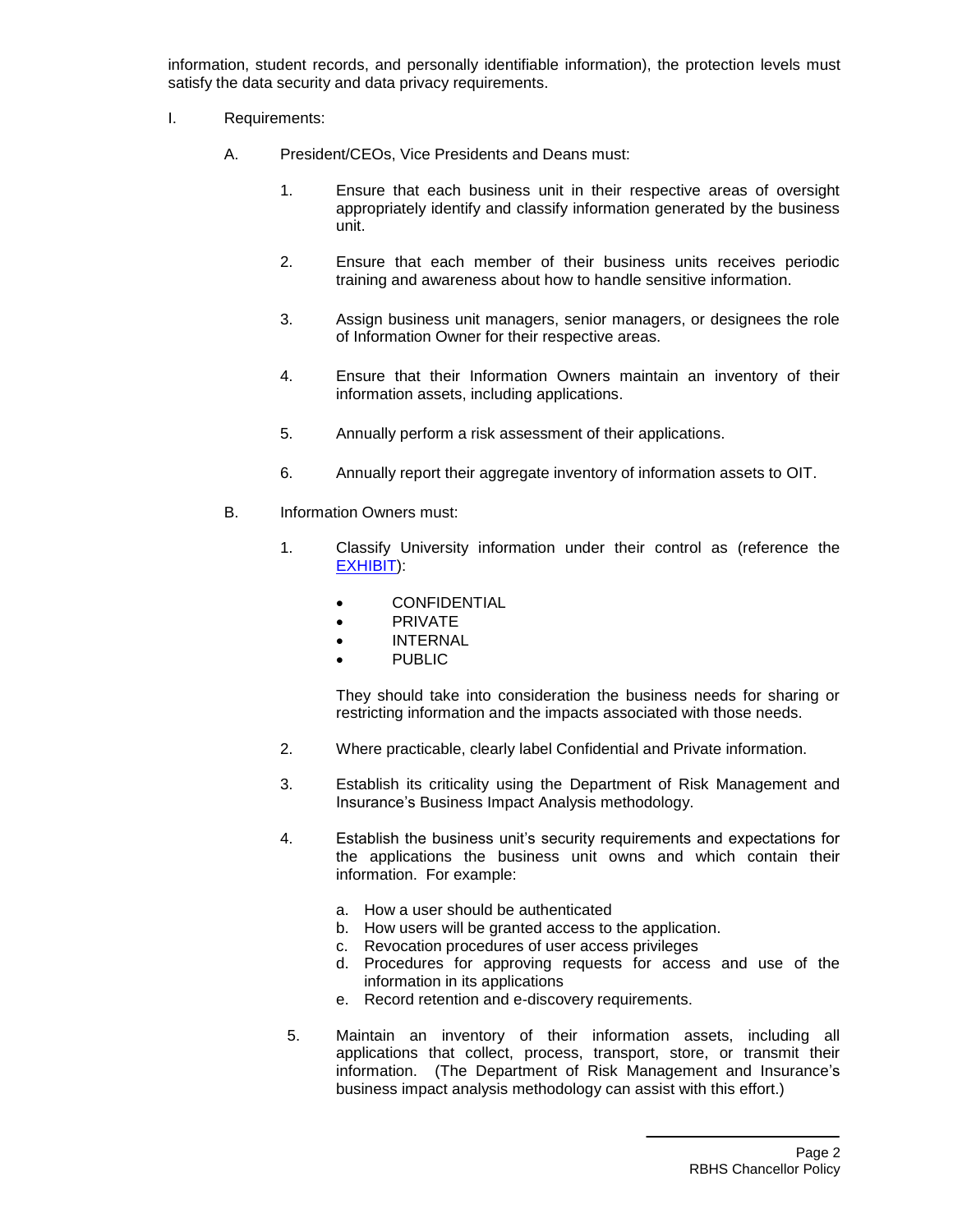- 6. At minimum, annually assess and update the Information Classification, based on changing usage, sensitivities, law, or other relevant circumstances. Changes must be reported to their business unit's VP or Dean and the application managers.
- 7. Establish procedures for data destruction in accordance with the University's records retention and disposal policies.
- C. Confidential and Private Information must be collected, processed, transported, stored, or transmitted using only:
	- 1. Software, hardware, and services whose security is managed by the University (e.g., remote access services, University messaging services, applications, databases, and servers managed by a local school/unit technology organization or OIT).
	- 2. Third Party managed devices or services that are subject to a contract between the Third Party and the University that contains confidentiality provisions consistent with University policies and standards.
- D. External Handling/Security Requirements:

University information in electronic form that is regulated by Health Insurance Portability and Accountability Act (HIPAA), Family Educational Rights and Privacy Act (FERPA), Gramm-Leach-Bliley Act (GLBA), or Payment Card Industry (PCI) must be encrypted when electronically stored, transmitted, or transported externally.

Information entrusted to the University by grant-providers or the National Institutes of Health (NIH) (data-sharing arrangements) must be protected, at minimum, according to contractual obligations, regulatory requirements, and/or University policy, and relative to the sensitivity of the information.

Information Owners may establish similar security requirements for nonregulated information at their discretion.

E. Internal Handling/Security Requirements:

Information regulated by HIPAA, FERPA, GLBA, or PCI that is stored on removable media must be encrypted at all times, even when the information is stored or transported within the University's campus.

Information entrusted to the University by grant-providers or NIH (data-sharing arrangements) must be protected, at minimum, according to contractual obligations, regulatory requirements, and/or University policy, and relative to the sensitivity of the information.

F. Prohibited Actions (include, but are not limited to):

All members of the Rutgers community must NOT:

- 1. Forward University information classified as Confidential or Private to outside or personal email accounts. (They MAY exchange information via email with authorized third parties, using the university's messaging services.)
- 2. Use services OTHER than the University's remote access or web portal services to remotely conduct University business that is considered sensitive.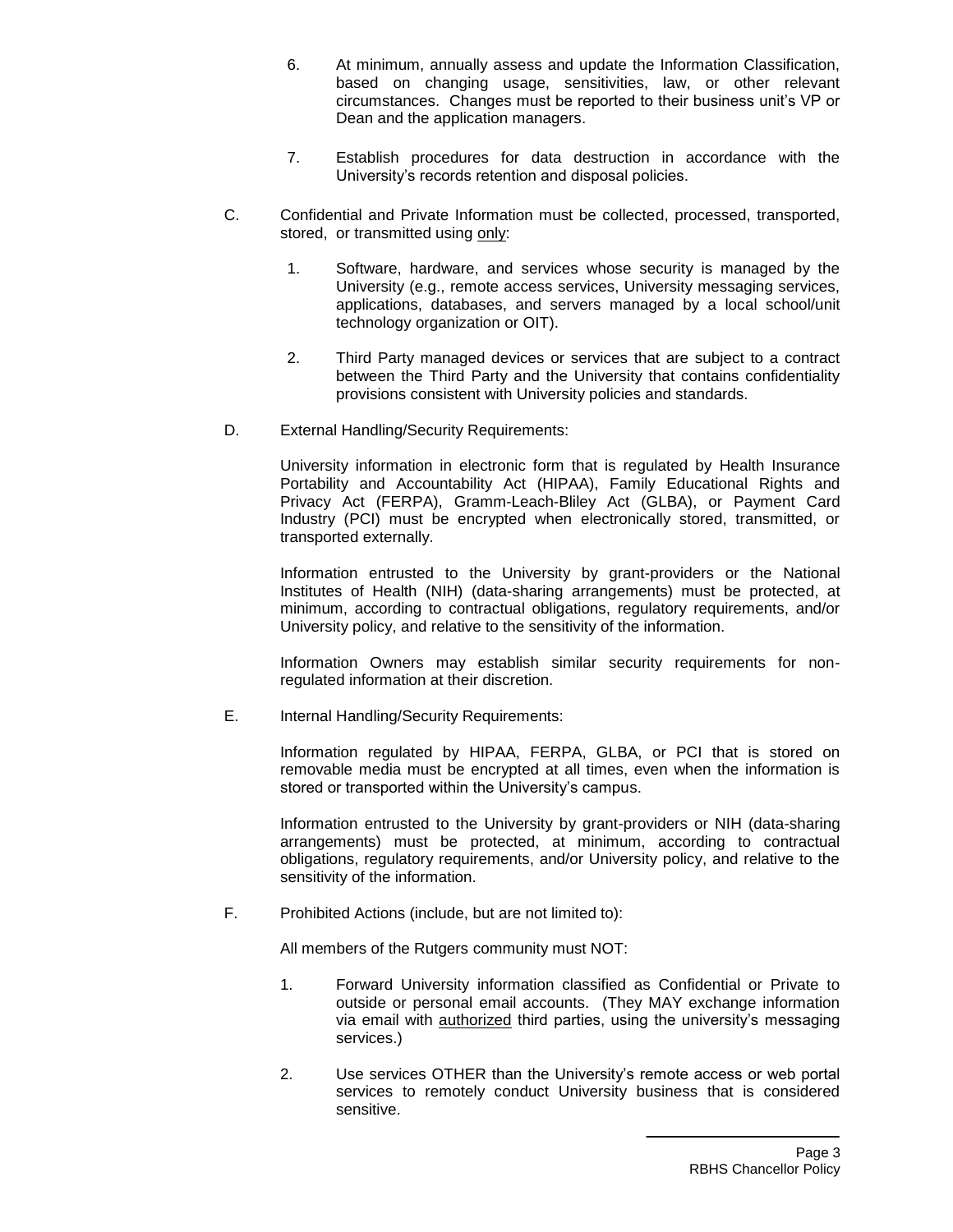- 3. Use devices or services OTHER than University-managed devices or services to collect, process, transport, store, or transmit Confidential or Private information. (Personal smartphones and removable media that are secured by the University are considered "University-managed.")
- 4. Discuss or post information classified as Confidential, Private, or Internal on social networks (e.g., MySpace, Facebook, LinkedIn), blogs, or any other medium not directly managed by the University and without the explicit consent of management, Legal, and Compliance.
- 5. Discuss or share information classified as Confidential or Private with unauthorized parties, including University personnel, regardless of format.
- II. Responsibilities:

All members of the Rutgers community must protect the confidentiality, integrity, and availability of University information, regardless of format.

- A. Vice Presidents and Deans must exercise due care and control of their school and unit information assets by ensuring compliance with this policy, legal requirements, and fulfilling the specific duties specified in the section on requirements.
- B. Information Owners must:
	- 1. Implement this policy.
	- 2. Fulfill the specific duties specified in the section on requirements.
	- 3. Provide training and awareness about information handling to users with access to their Confidential and Private information.
	- 4. Annually assess the information classification, criticality, and risk of their information assets, and update it accordingly.
- C. OIT/Local Technology Organization must implement the technical security requirements defined by the Information Owner.
- III. Information Security Incident Reporting

Unauthorized disclosure, loss or theft of Confidential or Private information must be reported immediately. The following steps must be taken:

- 1. Immediately report loss, theft, or unauthorized access to a manager. If the information is Electronic Patient Health Information (ePHI), Compliance must be notified.
- 2. Report loss or theft of physical assets to the Department of Risk Management and Insurance.
- IV. Non-Compliance and Sanctions

Failure to comply with this policy may result in denial or removal of access privileges to the University's electronic systems, disciplinary action under applicable University policies and procedures, civil litigation, and/or civil or criminal prosecution under applicable state and federal statutes.

V. Exhibit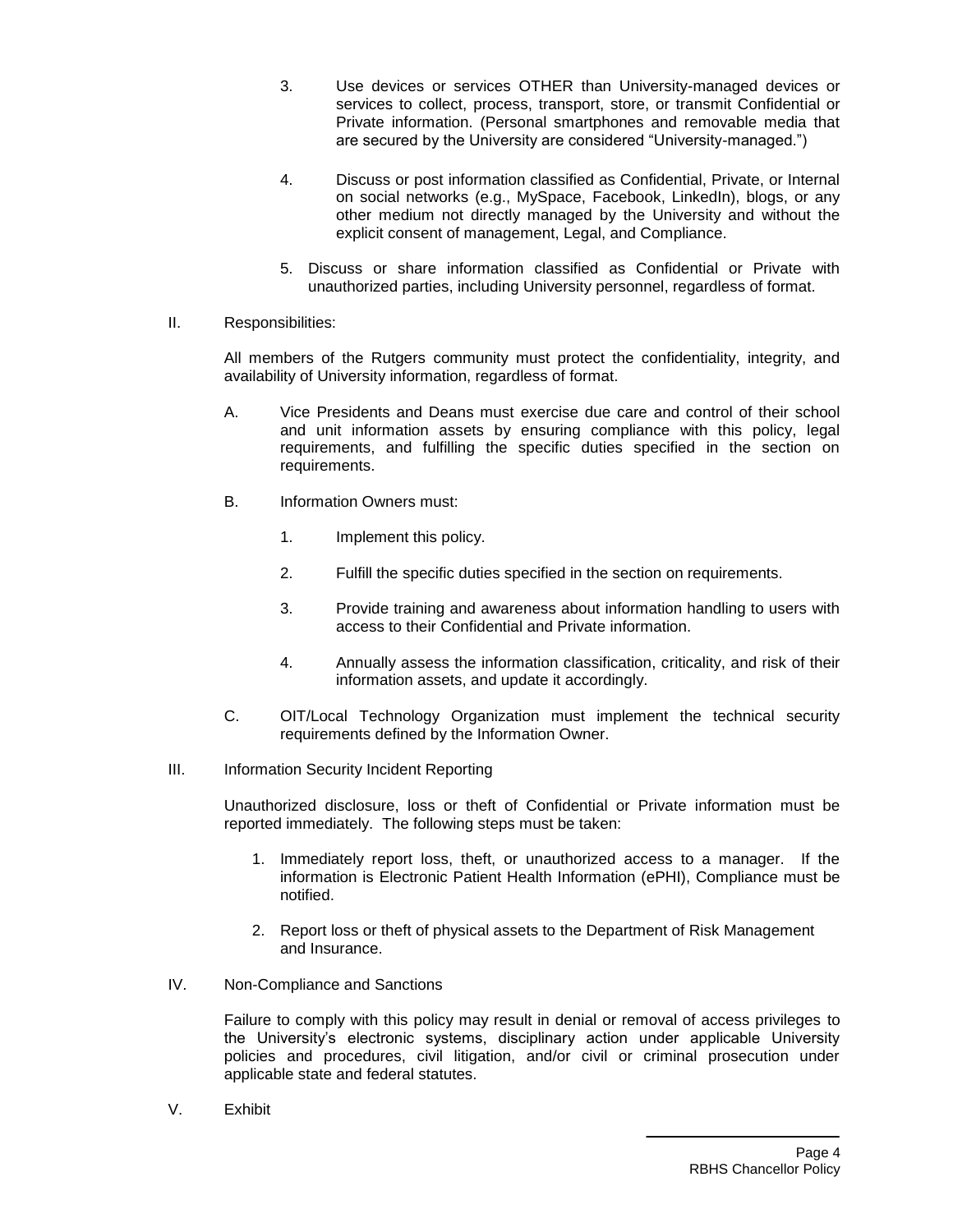**[Information Classification Table](#page-5-1)**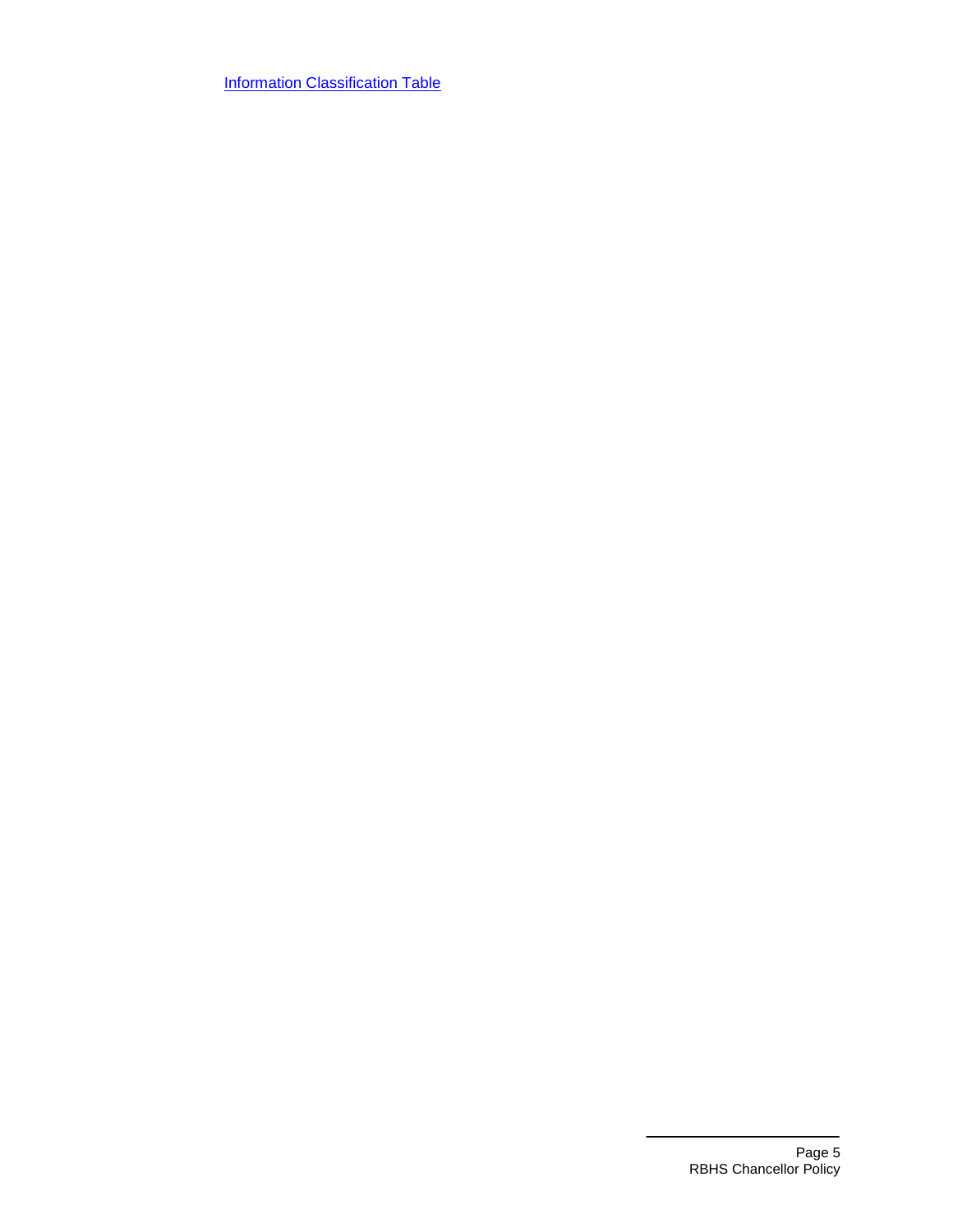# **EXHIBIT Information Classification Table**

<span id="page-5-1"></span><span id="page-5-0"></span>

| <b>Information</b><br><b>Classification</b> | <b>Description</b>                                                                                                                                                                                                                                                                                                                                                                  | <b>Examples</b>                                                                                                                                                                                                                                                                                                                                                                                                                                                                                                                                                       | <b>Encryption Requirements</b>                                                                                                                                                                                                                                                                                                                                                                                                                                                                                                                                                                                                                                                                                                                                           |
|---------------------------------------------|-------------------------------------------------------------------------------------------------------------------------------------------------------------------------------------------------------------------------------------------------------------------------------------------------------------------------------------------------------------------------------------|-----------------------------------------------------------------------------------------------------------------------------------------------------------------------------------------------------------------------------------------------------------------------------------------------------------------------------------------------------------------------------------------------------------------------------------------------------------------------------------------------------------------------------------------------------------------------|--------------------------------------------------------------------------------------------------------------------------------------------------------------------------------------------------------------------------------------------------------------------------------------------------------------------------------------------------------------------------------------------------------------------------------------------------------------------------------------------------------------------------------------------------------------------------------------------------------------------------------------------------------------------------------------------------------------------------------------------------------------------------|
| Confidential                                | The most sensitive information,<br>which requires the strongest<br>safeguards to reduce the risk of<br>unauthorized access or loss.<br>Unauthorized disclosure or<br>access may 1) subject<br>Rutgers to legal risk, 2)<br>adversely affect its reputation,<br>3) jeopardize its mission, and 4)<br>present liabilities to individuals<br>(for example, HIPAA/HITECH<br>penalties). | Bank/Financial information<br>$\bullet$<br>Login Credentials (username &<br>password)<br><b>Credit/Debit Card Number</b><br>Driver's License Number<br>Human Resources information<br>if it contains SSNs, medical<br>reports.<br>Passport Number<br><b>Patient Health Care</b><br>Information <sup>1</sup><br><b>Protected Data Related to</b><br>$\bullet$<br>Research <sup>2</sup><br><b>Social Security Number</b><br>$\bullet$<br>Student Disciplinary, or Judicial<br>$\bullet$<br>Action Information<br>University Financial Data on<br><b>Central Systems</b> | 1. When electronically transmitted externally:<br>a. Email<br>b. Business-to-Business (B2B)*<br>c. Web session<br>*B2B: Electronic Data Interchange (EDI); between the<br>University and contractual partners.<br>2.<br>When stored or transported on mobile computing devices or<br>removable media.<br>3.<br>Outbound (i.e., sent to external parties) EPHI information:<br>e.g. (provided by the American Medical Association)<br>electronic medical records; documents containing EPHI;<br>claims payment appeals; scanned images, such as copies of<br>remittance advices; emails containing EPHI; and claims sent<br>to a clearinghouse.<br>Databases containing Credit/Debit Card, at minimum the<br>4.<br>PAN must be rendered unreadable anywhere it is stored. |
| Private                                     | Sensitive information that is<br>restricted to authorized<br>personnel and requires<br>safeguards, but which does not<br>require the same level of<br>safeguards as confidential<br>information. Unauthorized<br>disclosure or access may<br>present legal and reputational<br>risks to the University.                                                                             | Human Resources Data listed<br>$\bullet$<br>on N.J.S.A. 47:1A-1.1 as<br>excluded from public records.<br>(Medical data and SSNs are<br>treated as Confidential.)<br>Sensitive Business Information <sup>3</sup><br><b>Student Academic Information</b><br><b>Student Examination Questions</b>                                                                                                                                                                                                                                                                        | 1. When electronically transmitted externally:<br>a. Email<br>b. B2B<br>c. Web session<br>2. When stored or transported on removable media.                                                                                                                                                                                                                                                                                                                                                                                                                                                                                                                                                                                                                              |